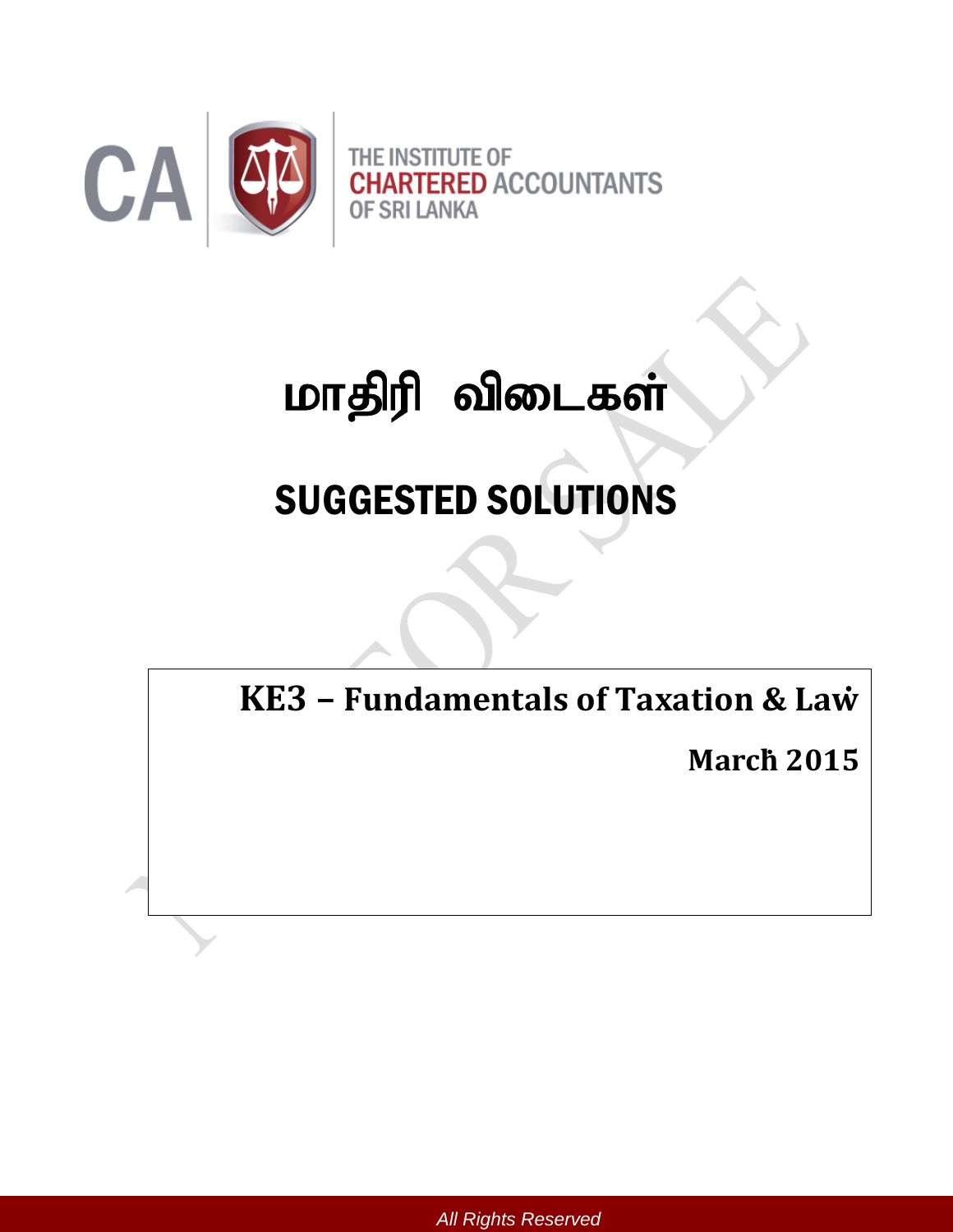# $u$ குதி $A$

# வரியீடு

# $\mathbf{u}$ ரிவு  $\mathbf{1}$

# வினா இல. 01

**1(a)**

1.1

| $\mid$ உரிய கற்கை வெளிப்பாடு: $4.1.1$ |  |
|---------------------------------------|--|
| விடை :                                |  |

# 1.2

|      | ூரிய கற்கை வெளிப்பாடு: 1.1.2 |  |
|------|------------------------------|--|
| விடை |                              |  |

# 1.3

|       | ூடரிய கற்கை வெளிப்பாடு: 4.5.2 |
|-------|-------------------------------|
| പ്പിബ |                               |

# 1.4

|      | $\blacksquare$ உரிய கற்கை வெளிப்பாடு : $5.1.1$ |  |
|------|------------------------------------------------|--|
| விடை |                                                |  |

1.5

| கற்கை<br>உரிய | வெளிப்பா $\mathfrak{G}:5.2.1$ |
|---------------|-------------------------------|
| விடை          |                               |

# $[1(a)(MCQs)$  க்கான மொத்தப் புள்ளிகள் = 10 புள்ளிகள்]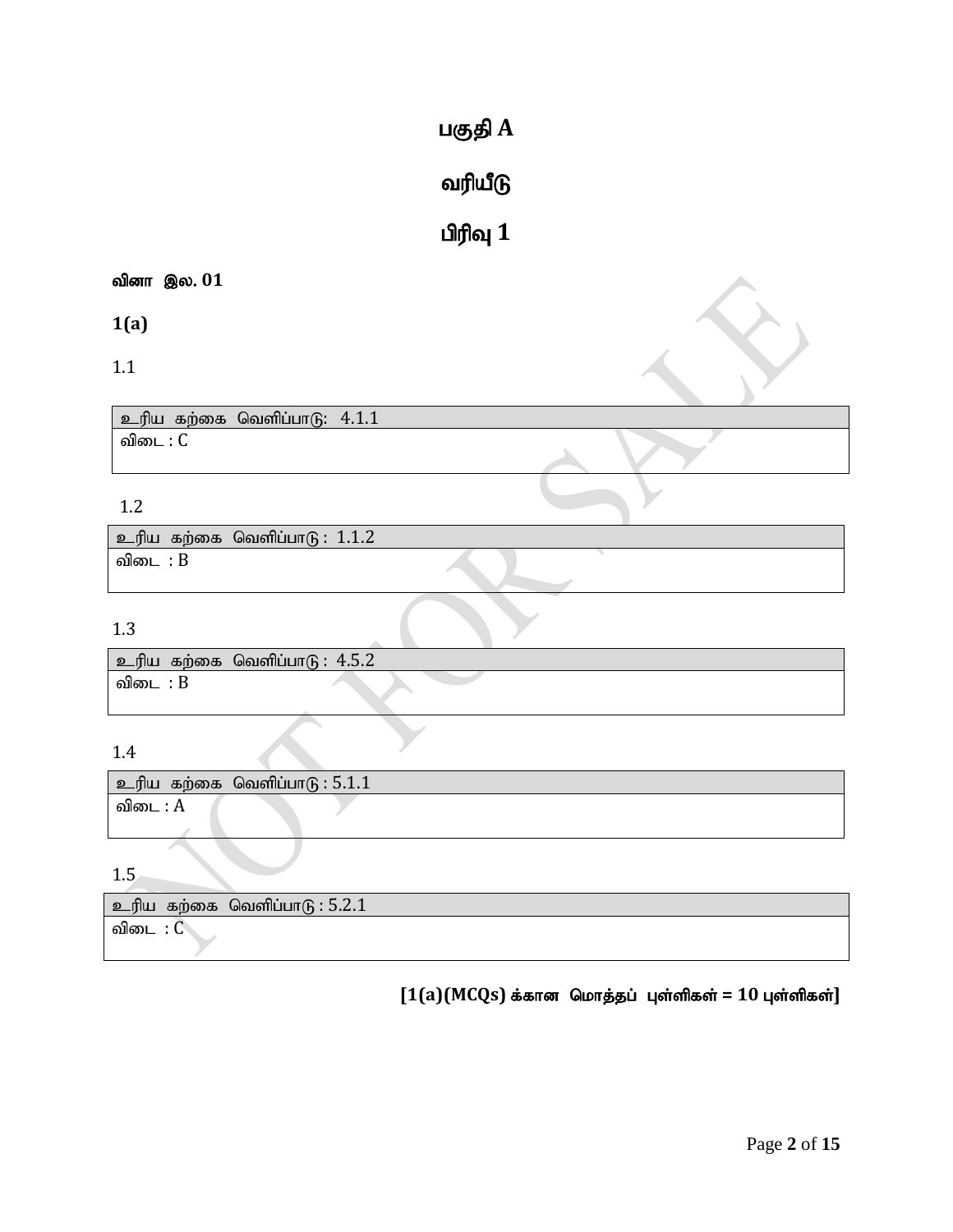### 1.6

| உரிய கற்கை வெளிப்பாடு : 2.4.3                                                     |        |          |
|-----------------------------------------------------------------------------------|--------|----------|
| மொத்த வருமாவரிப் பரிப்பு                                                          |        | 1150000  |
| வரிக் கழிப்பனவுகள்                                                                |        |          |
| <b>PAYE</b>                                                                       | 400000 |          |
| சுயமதிப்பீட்டு கொடுப்பனவு                                                         | 120000 | (520000) |
| செலுத்தவேண்டிய மகுதி வருமானவரி                                                    |        | 630000   |
|                                                                                   |        |          |
| வட்டி மற்றும் பங்கிலாபங்களிலிருந்து கழிக்கப்பட்ட வரிகள் இறுதியான வரிகளாகும். எனவே |        |          |
| பிடித்துவைத்தல் வரிகள் (WHT) வரிக் கழிப்பனவுகளாக கொள்ளப்படமாட்டா.                 |        |          |
|                                                                                   |        |          |
|                                                                                   |        |          |
|                                                                                   |        |          |

1.7

| உரிய கற்கை வெளிப்பாடு : 2.4.4 |             |  |
|-------------------------------|-------------|--|
| பகிரத்தகு இலாபம்              | 7,570,000   |  |
| நிகர வாடகை                    | 1,350,000   |  |
|                               | 8,920,000   |  |
| பங்குடமை வரிவிலக்குப் படி     | (1,000,000) |  |
| வுரிப்பரிப்பு இலாபம்          | 7,920,000   |  |
| வரி <i>@</i> 8%               | 633,600     |  |
|                               |             |  |

## 1.8

உரிய கற்கை வெளிப்பா $(6:3.1.1)$ 

பிரயோகிக்கக்கூடிய வரிவிகிதம்  $28\%$ 

வரையறுக்கப்பட்ட சிறீ ரோய்ஸ் (தனி) கம்பனி ஒரு உபகம்பனியாகும். எனவே, விற்பனைப் புரள்வு அளவு அல்லது வரிவிதி வருமானம் மீதான குறைந்த விகிதங்கள் பிரயோகிக்கப்பட மாட்டாது.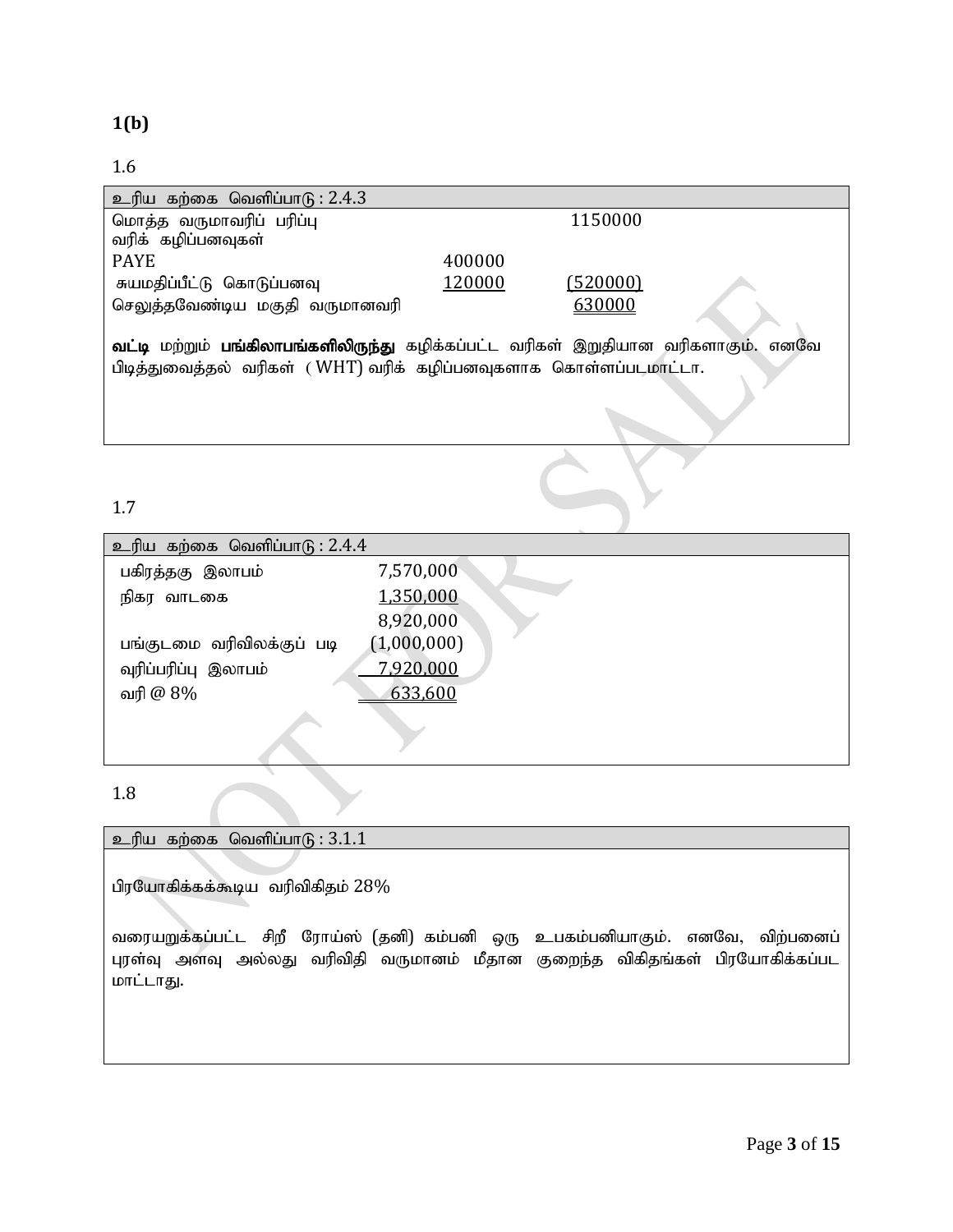# உரிய கற்கை வெளிப்பா $(6:5.1.3)$

NBT சட்ட முதலாவது அட்டவணையின் பகுதி ஒன்றில் குறிப்பிட்ட ஏதாவது இரு பொருட்கள். உதாரணம் – உற்பத்தியாளரால் ஏற்றுமதி செய்யப்படும் ஏதாவது பொருள், பசளை ஆகியன.

பாடப் புத்தகத்தில் அல்லது NBT சட்ட முதலாவது அட்டவனையின் பகுதி ஒன்றில் குறிப்பிட்ட ஏதாவது வேறு உருப்படி ஏற்றுக்கொள்ளப்படும்.

1.10

| உரிய கற்கை வெளிப்பாடு : 5.2.2                                                      |
|------------------------------------------------------------------------------------|
| பூஜ்ய விகித வழங்கல் என்பது பூஜ்ய விகிதம் பிரயோகிக்கப்படும் வரிப்பரிப்புள்ள வழங்கல் |
| ஆகும். வழங்கல் வரிவிலக்குப் பெற்றதெனில் அந்த வழங்கல் VAT வரிப்பரிப்பு அற்றது.      |
|                                                                                    |
| பூஜ்ய விகித வழங்கல்களைப் பொறுத்தமட்டில், ஒருவா் அவரால் இறுக்கப்பட்ட உள்ளீட்டு      |
| வரிகளை கோர உரித்துடையவா். வுரிவிலக்குப்பெற்ற வழங்கல்களைப் பொறுத்தமட்டில்,          |
| வழங்கல்கள்மீது VAT தாக்கல் செய்யமுடியாத காரணத்தினால், உள்ளீட்டு<br>ஒருவர்          |
| வரிகளை கோரமுடியாது.                                                                |
|                                                                                    |
|                                                                                    |

 $[1(b)$  க்கான மொத்தப் புள்ளிகள் =  $10$  புள்ளிகள்]

#### 1.9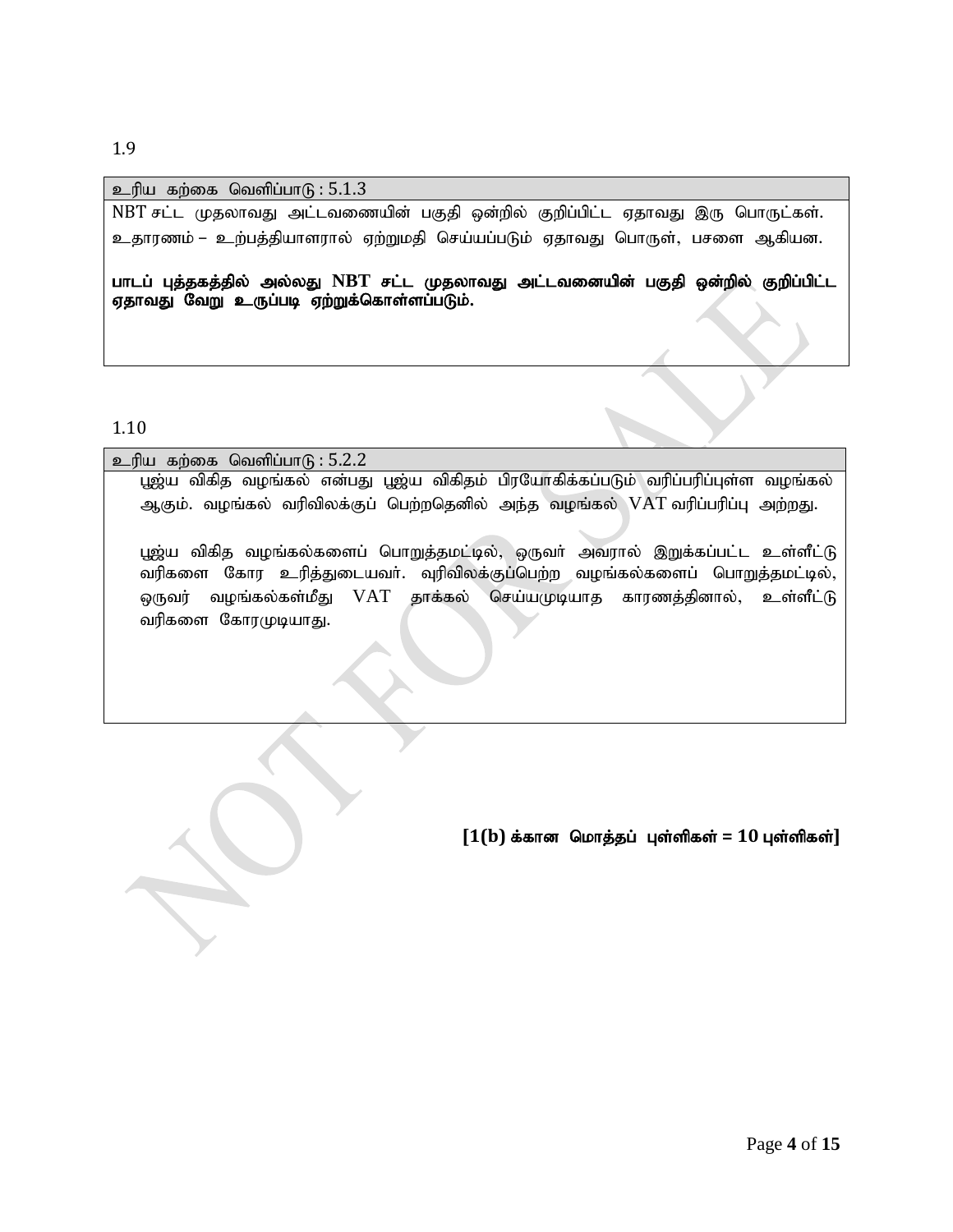# **பிரிவு** 2

# வினா இல. 02

 $2\pi$ ரிய கற்கை வெளிப்பாடு : 2.2, 2.3, 2.4

| திரு பீற்றர்-வரிமதிப்பாண்டு $2013/14$                                    |           |           |
|--------------------------------------------------------------------------|-----------|-----------|
| மொத்த வருமானவரி மற்றும் செலுத்தவேண்டிய வருமானவரிக் கணிப்பீடு             |           |           |
|                                                                          |           | сҧшт.     |
| தொழில் வருமானம்                                                          |           |           |
| மொத்தச் சம்பளம் (250,000 *12)                                            | 3,000,000 |           |
| வாகனப் படிகள் (105,000 *12)<br>1,260,000                                 |           |           |
| கழி: மாதமொன்றிற்கு ரூபா 50,000 விலக்கு (600,000)                         | 660,000   |           |
| விருந்தோம்பற் படி 20,000 x 12                                            | 240,000   |           |
| தொலைபேசிக் கட்டண மீளளிப்பு $172,000 \text{ x } 50\%$                     | 86,000    |           |
| தொழில்வழங்குனரால் அங்கீகரிக்கப்பட்ட சேமஇலாப<br>நிதியத்திற்கான பங்களிப்பு |           |           |
|                                                                          |           | 3,986,000 |
| நிகர பங்கிலாபம் - சட்டநியதி வருமானத்தின் பகுதியல்ல                       |           |           |
| நிரற்படுத்திய பங்குகள் விற்பனை இலாபம் வரிவிலக்கு                         |           |           |
| பெற்றது (பங்கு ஊடுசெயல் செலுத்தப்பட்டது))                                |           |           |
| வாடகை வருமானம்                                                           |           |           |
| பெற்ற மொத்த வாடகை (140,000 x 12)                                         | 1,680,000 |           |
|                                                                          |           |           |
| கழி: சோலைவரி                                                             | (32,000)  |           |
|                                                                          | 1,648,000 |           |
| கழி: 25% திருத்தங்களுக்காக                                               | (412,000) |           |
| நிகர வாடகை                                                               | 1,236,000 |           |
| $NAV = RA - g/(\theta_0)$ க்தப் படி = 160,000 - 40,000 = 120,000         |           |           |
| நிகர வாடகை நிகர ஆண்டுப் பெறுமதியிலும் (NAV) அதிகம்                       |           | 1,236,000 |
|                                                                          |           |           |
| வியாபார வருமானம்                                                         |           |           |
| கணக்குகளின்படி நிகர இலாபம்                                               | 1,742,000 |           |
| கூட்டு: அனுமதிக்கப்படாத செலவுகள்                                         |           |           |
| வெளிநாட்டுப் பிரயாணம்                                                    | 689,000   |           |
| விருந்தோம்பற் செலவுகள்                                                   | 67,000    |           |
| ஏட்டுத் தேய்மானம் - கணனிகள்                                              | 160,000   |           |
| ஏட்டுத் தேய்மானம் – போட்டோ பிரதி எந்திரம்                                | 75,000    |           |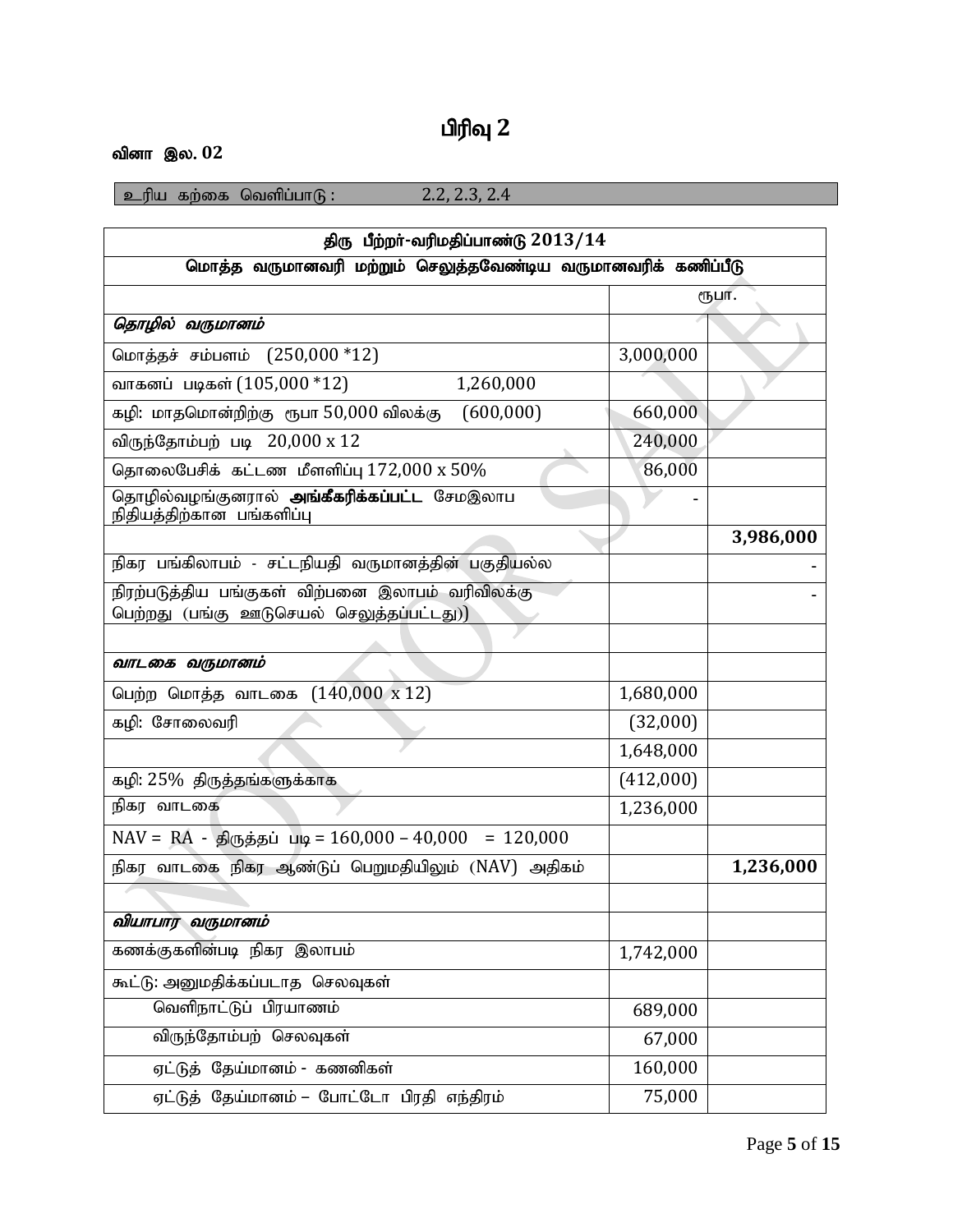|                                                                                                                                                                     |           |         | 2,733,000  |            |
|---------------------------------------------------------------------------------------------------------------------------------------------------------------------|-----------|---------|------------|------------|
| கணனி மீதான மூலதனப் படிகள் $480,000 \text{ x } 25\%$                                                                                                                 |           |         | (120,000)  |            |
| வியாபாரத்திலிருந்து செம்மையாக்கப்பட்ட இலாபம்                                                                                                                        |           |         | 2,613,000  |            |
| மொத்த சட்டநியதி வருமானம்                                                                                                                                            |           |         |            | 7,835,000  |
| கழி: பிரிவு 32 இன்கீழ் கழிப்பனவுகள்                                                                                                                                 |           |         |            |            |
| தொடர்மாடி வீட்டுக் கொள்வனவுக்கு பெற்ற கடன் வட்டி                                                                                                                    |           |         |            | (850,000)  |
| குறிப்பு : தொழில் வருமானத்திலிருந்து ஏதுவும் கழிக்கப்பட<br>முடியாது. எனினும், ஏனைய மூலங்களிலிருந்து போதிய<br>வருமானம் உள்ளதால் வட்டிக் கொடுப்பனவு கழிக்கப்படலாம்.   |           |         |            |            |
| வரிமதிப்பு வருமானம்                                                                                                                                                 |           |         |            | 6,985,000  |
| கழி: தகைமைக் கொடுப்பனவுகள்                                                                                                                                          |           |         |            |            |
| தொழில் வருமானம் மீதான தகைமைக் கொடுப்பனவு                                                                                                                            |           |         |            | (100,000)  |
| EPF பங்களிப்பு – தகைமைக் கொடுப்பனவு அல்ல.                                                                                                                           |           |         |            |            |
| ஆயுட் <b>காப்புறுதிக் கட்டணம்</b> ரூபா $150{,}000$ ( ரூபா $\overline{75{,}000}$                                                                                     |           |         |            | (75,000)   |
| அல்லது வரிமதிப்பு வருமானத்தின் 1/3 க்கு மட்டுப்படுத்தியது)<br>கடன்முதல் மீள்கொடுப்பனவு தகைமைக்கொடுப்பனவு அல்ல.                                                      |           |         |            |            |
| தனிப்பட்ட (சுயசெலவுப்) படி                                                                                                                                          |           |         |            | (500,000)  |
| குறிப்பு : தொழில்  வருமானத்திலிருந்து  ஏதுவும்  கழிக்கமுடியாது.<br>எனினும், ஏனைய மூலங்களிலிருந்து போதிய வருமானம்<br>உள்ளதால் ஆயுட்காப்புறுதி கட்டணம் கழிக்கப்படும். |           |         |            |            |
| வரிவிதி வருமானம்                                                                                                                                                    |           |         | 6,310,000  |            |
| செலுத்தவேண்டிய மொத்த வருமானவரி                                                                                                                                      |           |         |            |            |
|                                                                                                                                                                     | 500,000   | 4%      | 20,000     |            |
|                                                                                                                                                                     | 500,000   | 8%      | 40,000     |            |
| வியாபார வருமானம்                                                                                                                                                    | 2,613,000 | 10%     | 261,300    |            |
|                                                                                                                                                                     | 500,000   | 12%     | 60,000     |            |
|                                                                                                                                                                     | 500,000   | 16%     | 80,000     |            |
|                                                                                                                                                                     | 1,000,000 | 20%     | 200,000    |            |
|                                                                                                                                                                     | 697,000   | 24%     | 167,280    |            |
|                                                                                                                                                                     | 6,310,000 |         | 828,580    |            |
| செலுத்தவேண்டிய மொத்த வருமானவரி                                                                                                                                      |           |         | 828,580    |            |
| கழி: வரிக் கழிப்பனவுகள்                                                                                                                                             |           |         |            |            |
| <b>PAYE</b>                                                                                                                                                         |           |         | 841,800    |            |
| சுயமதிப்பீட்டுக் கொடுப்பனவு                                                                                                                                         |           | 150,000 | (991, 800) |            |
| செலுத்தவேண்டிய எஞ்சிய வரி / (மீளளிப்புக் கோரிக்கை)                                                                                                                  |           |         |            | (163, 220) |

 $[$ பிரிவு 2 க்கான மொத்தப் புள்ளிகள் = 20 marks]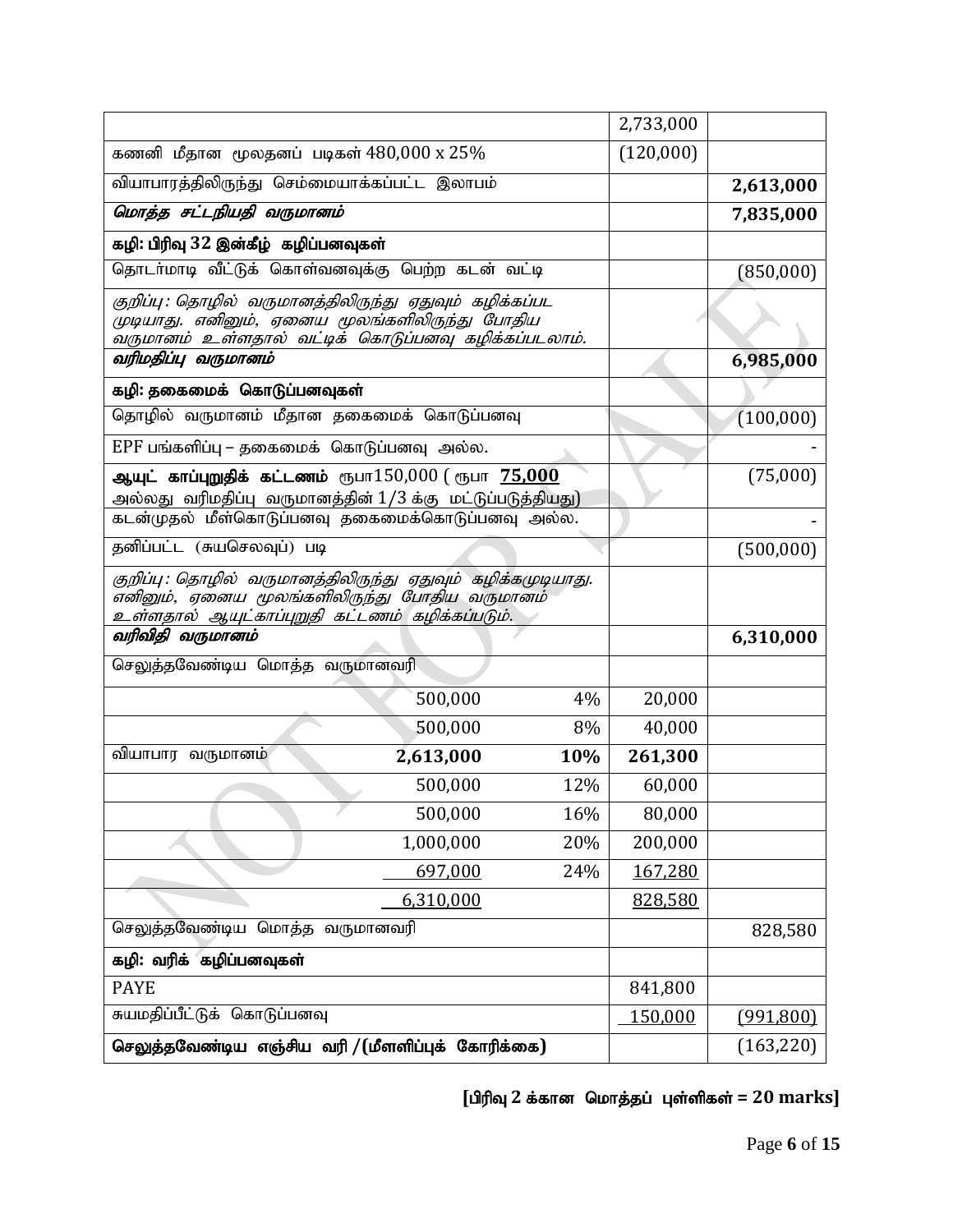## பகுதி **B**

#### சட்ட அடிப்படைகள்

## **பிரிவு** 1

#### **1(a)**

1.1

 $p$ ெரிய கற்கை வெளிப்பா $(p; 1.3.1.1)$ 

விடை :  $C$ 

இலங்கையில் அடிப்படை உரிமை விண்ணப்பங்களை விசாரித்து தீா்ப்பு வழங்கும் அதிகாரம் உயர் நீதிமன்றத்திற்கு மாத்திரமே உள்ளது.

#### 1.2

உரிய கற்கை வெளிப்பா $(6: 3.1.1)$ விடை $: C$ ஒரு விற்பனை ஒப்பந்தம் வாய்மொழி மூலம், தரப்பினரின் குறிக்கும் நடத்தை மூலம் அல்லது பகுதி எழுத்து மூலமும் பகுதி வாய்மொழி மூலமும் ஏற்படுத்தப்படலாம்.

#### 1.3

உரிய கற்கை வெளிப்பா $\beta$ :  $4.3.1$ விடை $: B$ சமா்ப்பிக்கப்படும்போது மறுதலிக்கப்படும் என நம்புவதற்கான காரணம் மாத்திரம் கொள்ளுனா் உண்டியலை கொடுப்பனவுக்கு சமாப்பிக்கவேண்டிய தேவைப்பாட்டிலிருந்து விலக்களிக்காது.

#### 1.4

உரிய கற்கை வெளிப்பா $\mathfrak{G}:$  5.3.1

விடை :  $A$ 

முதல்வர் அதிகாரம் அளித்திருந்தாலன்றி முகவா் தமது அதிகாரத்தை எவருக்கும் சாட்டுதல் செய்யாதிருக்கும் கடமையை கொண்டுள்ளார்.

1.5

உரிய கற்கை வெளிப்பா $G: 8.1.1$ 

விடை :  $D$ இலங்கைக்கு வெளியில் செய்யப்படும் செயற்பாடுகளுக்கு அல்லாது இலங்கைக்கு உள்ளே செய்யப்படும் செயற்பாடுகளுக்கு மாத்திரம் சட்டம் பிரயோகிக்கப்படும்.

## $[1(a)(MCQs)$  க்கான மொத்தப் புள்ளிகள் =  $10$  புள்ளிகள்]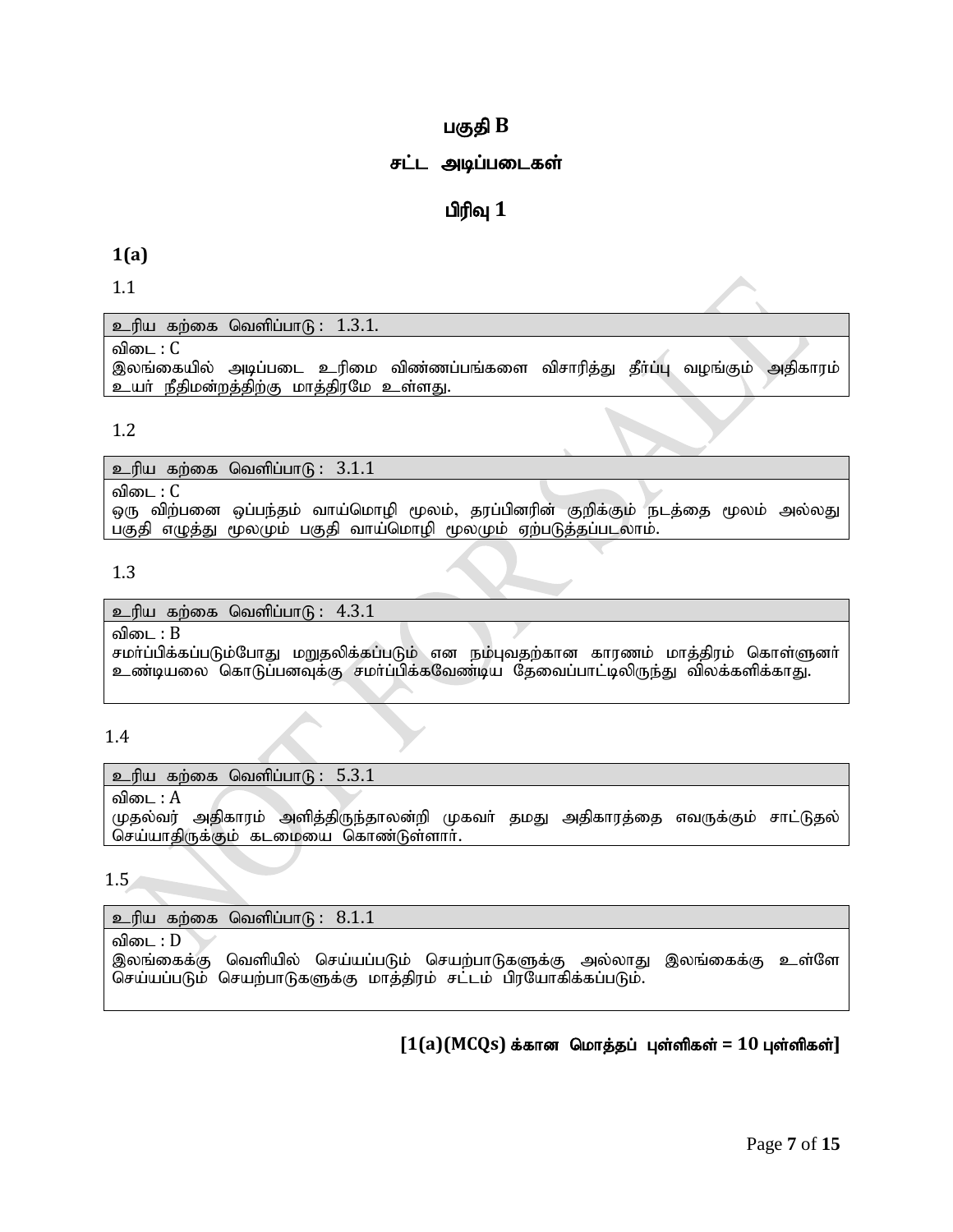**1(b)**

1.6

# உரிய கற்கை வெளிப்பாடு:  $1.4.1 / 1.4.2$ ,<br>இலங்கை பட்டயக் கணக்கறிஞா் நிறுவகத்தினால் ஆற்றப்படும் ஒழுங்குபடுத்தல் வகிபாத்திரம்  $\sim$ மற்றும் அதன் பிரதான தொழிற்பாடுகள் கீழ்வருமாறு: - நிறுவக அங்கத்தினர் பின்பற்றவேண்டிய தொழில்சாா் நியமங்கள் மற்றும் ஒழுக்காற்று நிதிகளை பதிவுசெய்து, கட்டுப்படுத்தி பேணுவதாகும். – நாட்டில் கணக்காய்வு மற்றும் கணக்கீட்டு தொழில்களை ஒழுங்குபடுத்துதல்.

### 1.7

|     | உரிய கற்கை வெளிப்பாடு: 2.1.1                                                                                             |
|-----|--------------------------------------------------------------------------------------------------------------------------|
|     | சட்டரீதியாக கட்டுப்படுத்தும் ஒப்பந்தமொன்றினை ஏற்படுத்திக்கொள்வதற்கு அத்தியாவசியமான<br>முக்கிய தேவைப்பாடுகள் கீழ்வருமாறு: |
| (a) | செல்லுபடியாகும் கொடைமுனைவு (offer) இருத்தல் வேண்டும்;                                                                    |
| (b) | செல்லுபடியாகும் வகையில் ஏற்றுக்கொள்ளப்பட்டிருக்க (acceptance) வேண்டும்;                                                  |
| (c) | தரப்பினரின் நோக்கம் சட்டரீதியாக கட்டுப்படுத்தும் தொடர்பை ஏற்படுத்துவதாக<br>இருத்தல் வேண்டும்;                            |
| (d) | ஒப்பந்தக் கட்டுறுப்புக்கள் நிச்சயமானவையாக இருக்க வேண்டும்;                                                               |
| (e) | ஒப்பந்தத்தை நிறைவேற்றுதல் சாத்தியமானதாக இருக்க வேண்டும்;                                                                 |
| (f) | ஒப்பந்தத்திற்கான தூய இணக்கப்பாடு அல்லது உடன்பாடு தரப்பினரிடையே<br>இருத்தல் வேண்டும்.                                     |
| (g) | தரப்பினர் ஒப்பந்தம்செய்ய வலுவினை (capacity) கொண்டிருக்கவேண்டும்.                                                         |
| (h) | ஒப்பந்த நோக்கம் சட்டரீதியானதாக இருத்தல் வேண்டும்.                                                                        |
| (i) | பதிலிறுக்கி (Consideration / Justa Causa – ஆங்கிலச்  சட்டம்  அல்லது  ரோமன்<br>டச் சட்ட அடிப்படையில்) காணப்படல் வேண்டும். |
| (j) | உரிய சட்டவாக்கங்களில் குறிப்பிட்ட படிவமைப்பிற்கு ஒத்திசைவாக<br>இருத்தல்<br>வேண்டும்.                                     |
|     |                                                                                                                          |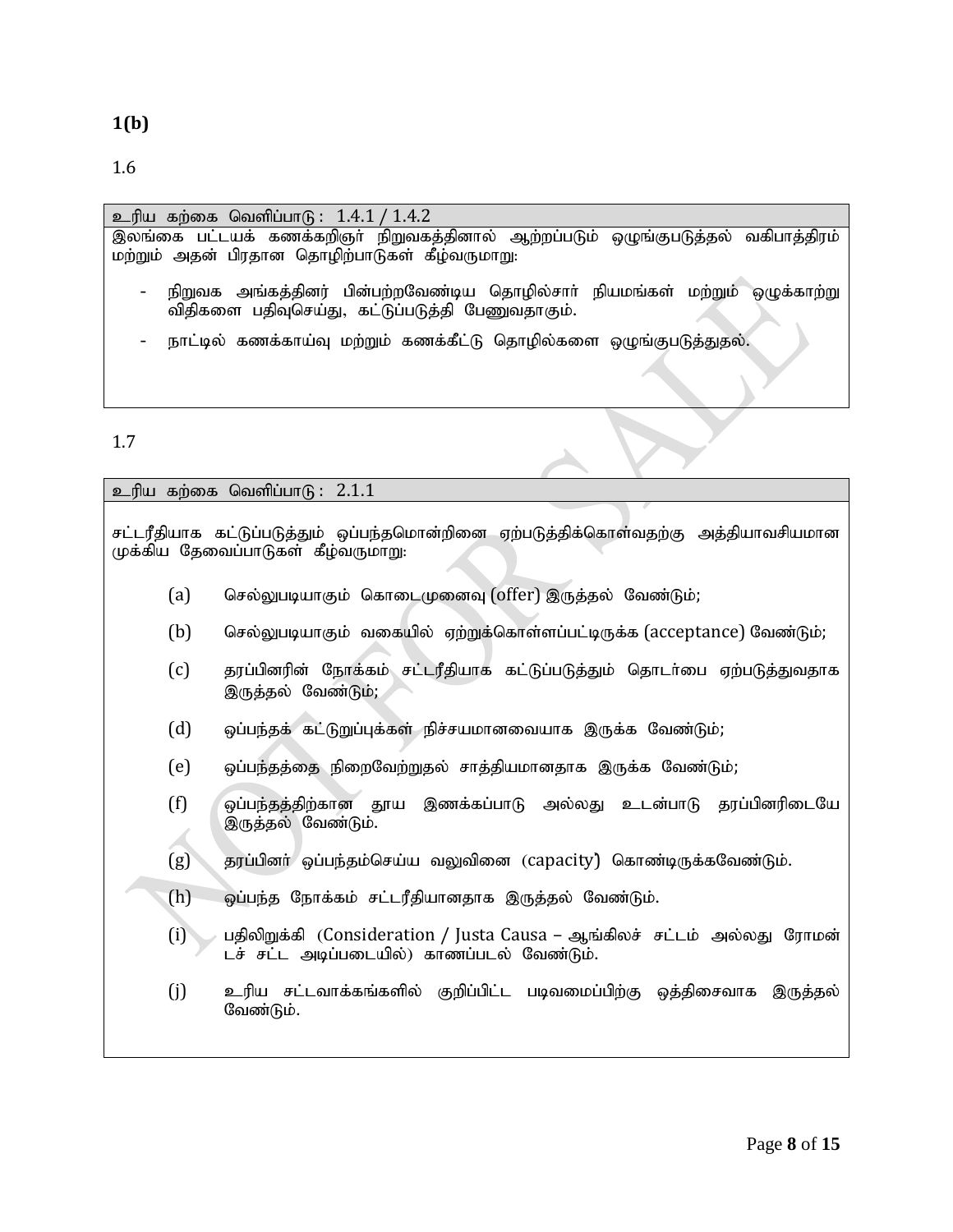1.8

|     | உரிய கற்கை வெளிப்பாடு: 4.1.2                                                                                                                                                                                      |
|-----|-------------------------------------------------------------------------------------------------------------------------------------------------------------------------------------------------------------------|
|     | கைமாறற்தகு உண்டியல்களின் பிரதான குணாம்சங்கள் கீழ்வருமாறு:                                                                                                                                                         |
| (a) | கைமாறற்தகு சாதனத்தின் சொத்துரிமையானது, அது கொள்ளுனர் சாதனமாக<br>(bearer instrument) இருப்பின் அதன் வினியோகத்தின்போதும், அது கட்டளைச்<br>சாதனமாக (order instrument) இருப்பின் புறக்குறிப்பிட்டு வினியோகிக்கப்படும் |
|     | போதும் கைமாறுகின்றது;                                                                                                                                                                                             |
| (b) | கைமாறற்தகு சாதனத்தின் கொள்ளுனா் அந்தக் காலத்தில்<br>சொந்தப்<br>தமது<br>பெயரில் வழக்காட முடியும்;                                                                                                                  |
| (c) | அதன்மீது பரிப்பினைக் கொண்டுள்ள நபருக்கு ஒப்படைப்பு அறிவித்தல்பற்றி<br>அறிவிக்கவேண்டிய தேவை இல்லை;                                                                                                                 |
| (d) | பெறுமதிக்கு உரிமையுடைய உண்மையான கொள்ளுனர் தனது<br>முன்னைய<br>நபர்களிடமிருந்து எந்தவொரு குறைபாடும் இல்லாத சொத்துரிமை பெறுவாா்.                                                                                     |
|     |                                                                                                                                                                                                                   |
| 1.9 |                                                                                                                                                                                                                   |

| உரிய கற்கை வெளிப்பாடு: 6.1.1                                                            |                                                                                                                                                                                                                                    |  |
|-----------------------------------------------------------------------------------------|------------------------------------------------------------------------------------------------------------------------------------------------------------------------------------------------------------------------------------|--|
| காப்புறுதி ஒப்பந்தம் மற்றும் பந்தய ஒப்பந்தத்திற்கு இடையில் முக்கிய வேறுபாடுகள் வருமாறு: |                                                                                                                                                                                                                                    |  |
| (a)                                                                                     | உமது உடமையை பாதுகாக்க காப்புறுதி பெறப்படும். ஆனால் சூதாட்டத்தில்<br>பேரம்பேசுவதற்கு அல்லது வெல்வதற்கு நீா் முயல்வீா்.                                                                                                              |  |
| (b)                                                                                     | காப்புறுதி செய்யப்படும் பொருளில் நீா் ''காப்புறுதி நாட்டத்தினை" கொண்டிருக்க<br>வேண்டும்? ஆனால் சூதாட்டத்தில் நீா் எதிலும் பந்தயம் கட்டலாம்.                                                                                        |  |
| (c)                                                                                     | நீதிமன்றுகள் காப்புறுதி ஒப்பந்தங்களை நடைமுறைப்படுத்தும், ஆனால் சூதாட்ட<br>ஒப்பந்தத்தை அல்ல.                                                                                                                                        |  |
| (d)                                                                                     | ஆயுட்காப்புறுதி தவிர, பொதுவாக நீா் ஒரே விடயத்தினை அல்லது இடரை இரு<br>காப்புறுதிக் கம்பனிகளில் காப்புறுதி செய்யமுடியாது. ஆனால் சூதாட்டத்தில்<br>ஒரே விடயத்திற்கு ஒன்றிற்கு மேற்பட்ட சூதாட்டநிலையங்களில் பந்தயம்பிடிக்க<br>முடியும். |  |
| (e)                                                                                     | காப்புறுதியில் ஒருவா் இலாபத்தினை அடையமுடியாது. ஆனால் பந்தயங்களின்<br>முக்கிய நோக்கமே இலாபம் அடைதலாகும்.                                                                                                                            |  |
| (f)                                                                                     | வேறு ஏதாவது பொருத்தமான வேறுபாடு.                                                                                                                                                                                                   |  |
|                                                                                         |                                                                                                                                                                                                                                    |  |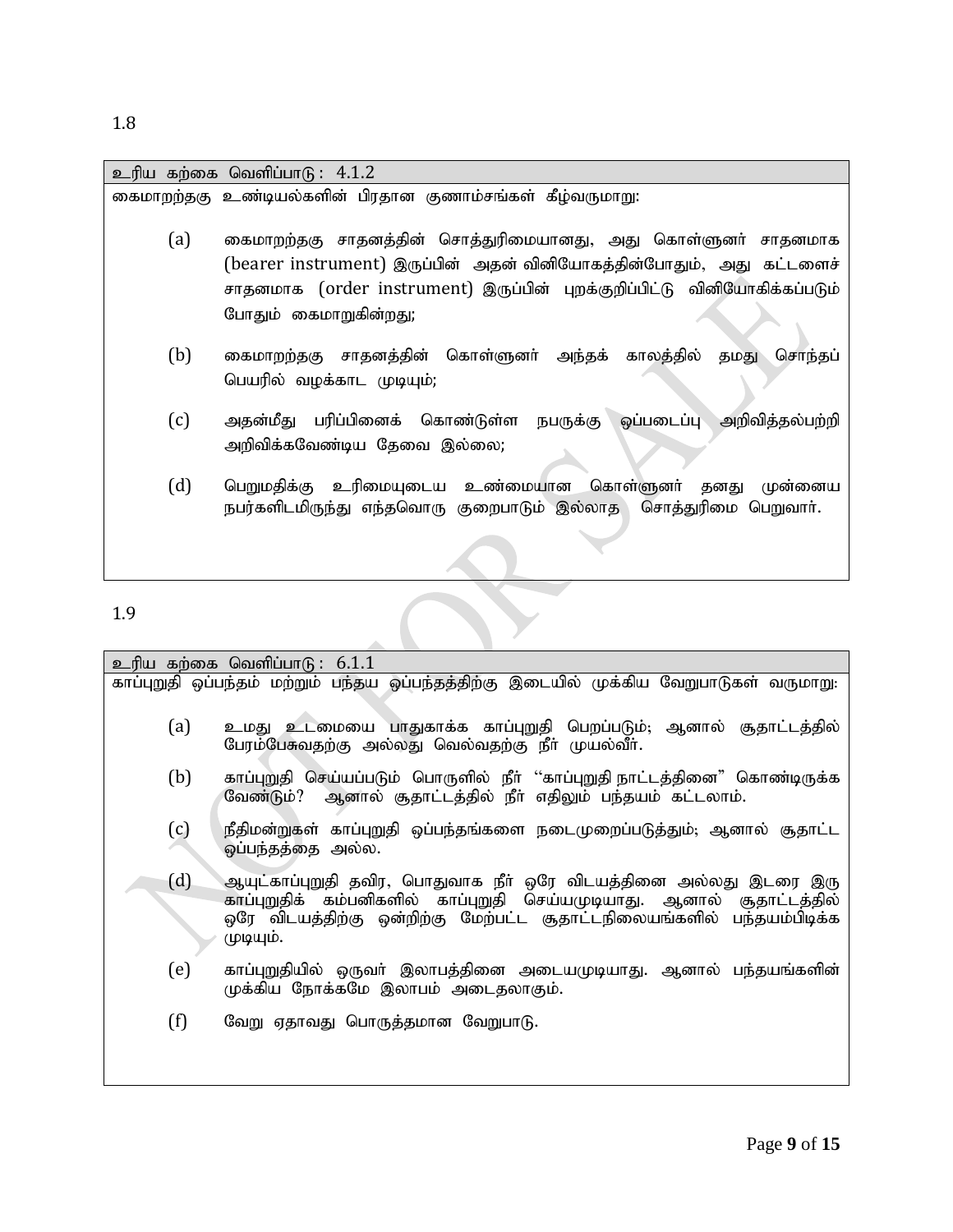| உரிய கற்கை வெளிப்பாடு: 7.1.3 |                                                                                                                                                                                                        |
|------------------------------|--------------------------------------------------------------------------------------------------------------------------------------------------------------------------------------------------------|
| ஒரு                          | ஊழியா் தமது EPF நிதியக் கணக்கிலுள்ள பணத்தை மீளப்பெறக்கூடிய சந்தா்ப்பங்கள்                                                                                                                              |
| சில கீழே தரப்பட்டுள்ளன.      |                                                                                                                                                                                                        |
|                              | ஓய்வுபெறல் வயதை அடையும்போது அல்லது தொழில் முடிவுக்கு வரும்போது.                                                                                                                                        |
|                              | பெண் தொழிலாளி ஒருவர் அவரின் விவாகத்தினைத் தொடர்ந்து தொழிலை<br>விட்டு விலகும்போது.                                                                                                                      |
|                              | ஊழியா் நிரந்தரமாக அல்லது முற்றிலுமாக தொழில்புாிய முடியாத அளவுக்கு<br>நோய்வாய்ப்பட்டு தொழில்செய்ய பொருத்தமற்றவரென மருத்துவரீதியாக சான்று<br>படுத்திய காரணத்தினால் தொழிலை இழந்தபின்னர்.                  |
|                              | வேறு நாட்டிற்கு நிரந்தரமாக குடிபெயருப்போது.                                                                                                                                                            |
|                              | ஒருவா் நிதியத்தில் அடங்கும் தொழிலைவிட்டு விலகி பொதுத்துறை அல்லது<br>உள்நாட்டு அரசாங்க சேவையில் ஓய்வூதியம்பெறும் தொழிலில் சேரும்போது.                                                                   |
|                              | பொதுக் கூட்டுத்தாபனங்களில் அல்லது அரசிற்கு<br>வியாபார<br>சொந்தமான<br>அமைப்புக்களில் கடமை புரியும் ஊழியர் சேவையிலிருந்து விலக்கப்படும்போது<br>நிதியத்தில் தமதுபெயரிலுள்ள முழுத்தொகையையும் மீளப்பெறலாம். |

 **[20 marks]**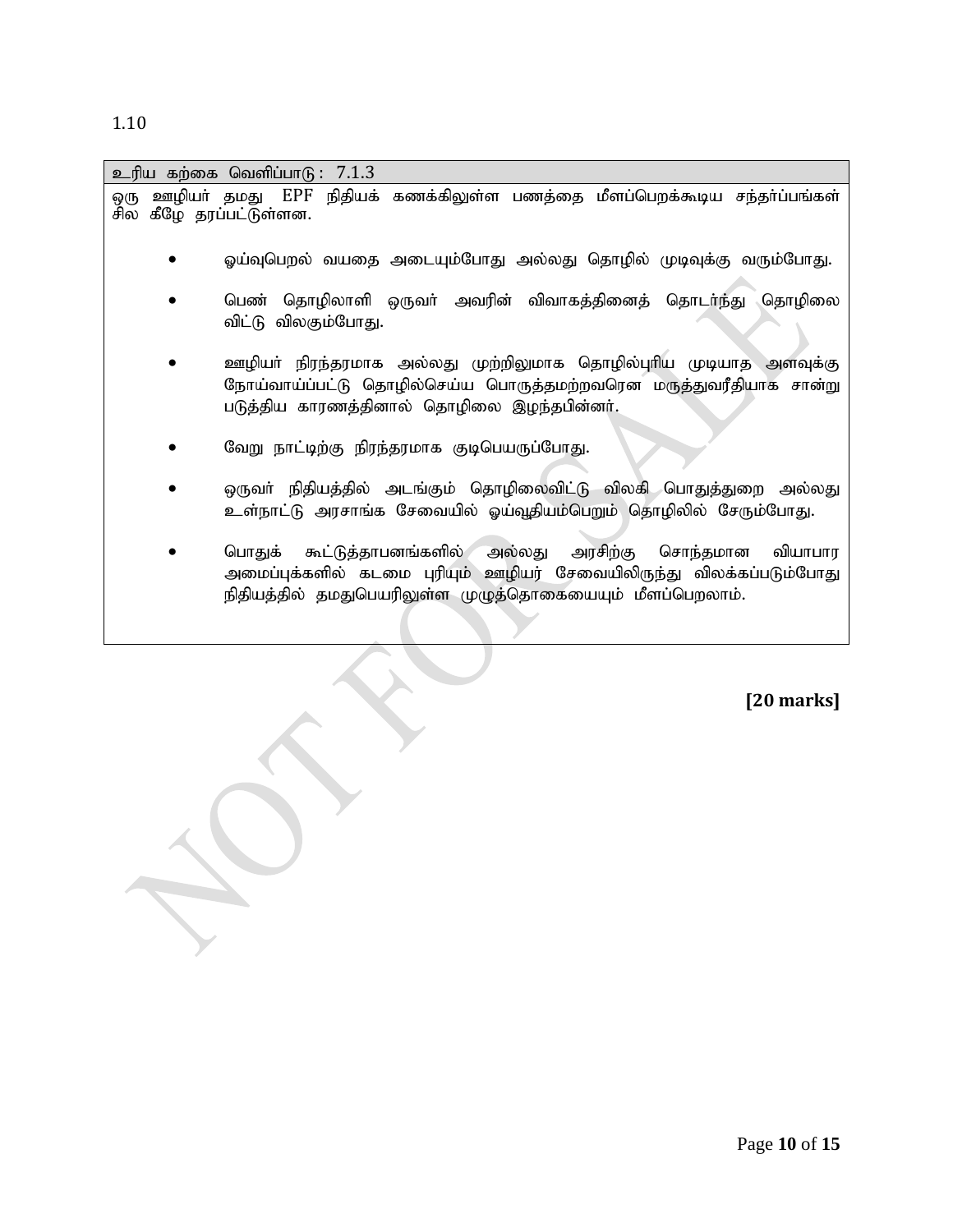#### வினா இல 02

உரிய கற்கை வெளிப்பா $G: 2.4$ 

ஒப்பந்தங்கள் சட்டம், செயல்முறிவு (frustration) காரணமாக ஒப்பந்தம் விடுவிக்கப்படுவதற்கு ஏற்பாடு செய்கின்றது..

லப்பந்தமொன்றின் செயல்முறிவானது கீம்வரும் காரணிகள் காணப்படும்போது ஏற்படும்:

- ஒப்பந்தச் செயல்முறிவுக்கு வழிவகுத்த நிகழ்வு ஒப்பந்தத் தரப்பினரின் கட்டுப்பாட்டிற்கு ஆப்பாற்பட்டதாக இருத்தல்;
- செயல்முறிவுக்கு வழிவகுத்த நிகழ்வு ஏற்பட்டபின்னரும் ஒப்பந்தத்தரப்பினர் ஒப்பந்தத்தை செயற்படுத்த முயல்வாா்களேயானால், அவ்வாறு செயற்படுத்தும் ஒப்பந்தம் அவா்கள் ஆரம்பத்தில் கருதிய ஒப்பந்தத்திலிருந்து முற்றிலும் வேறுபட்டதாக இருக்கும்;
- ஒப்பந்தச் செயல்முறிவுக்கு வழிவகுத்த நிகழ்வு ஒப்பந்தத் தரப்பினர்களின் தவறுகளால் ஏற்படாதிருத்தல்;
- ஒப்பந்தத்தை செயற்படுத்த அவசியமான குறிப்பிட்ட பொருள் அழிவடைந்து இருத்தல்.

தரப்பட்டுள்ள வினாவில் வாடகை ஒப்பந்தச் செயற்படுத்தலுக்கு அவசிய விடயமான மண்டபம் அழிவடைந்துள்ளது.

மேலும், இந்த அழிவுக்கு எந்தவொரு தரப்பினரின் தவறும் காரணமல்ல.

எனவே, இந்த மண்டப வாடகை ஒப்பந்தமானது செயல்முறிவு காரணமாக விடுவிக்கப்பட்டதாக கொள்ளப்படும்.

இந்த நிலையானது, ஒப்பந்தத் தரப்பினரை ஒப்பந்தத்தின் கீழான தமது கடப்பாடுகளிலிருந்து விடுவிக்கச் செய்யும்.

எனவே, அலெக்ஸ் இந்த ஒப்பந்தம்மீது தாம் இறுக்கிய செலவுகளுக்காக மெல்மனிடமிருந்து இழப்பீடு கோர உரித்தற்றவர் ஆவார்.

இந்த வினாவில் தூப்பட்ட உண்மைகள் Taylor vs Caldwell (1983) 122 ER 309 வழக்கினை ஒத்ததாகும்.

 $(G \cup \text{inf} \text{ is } : 10$  புள்ளிகள்)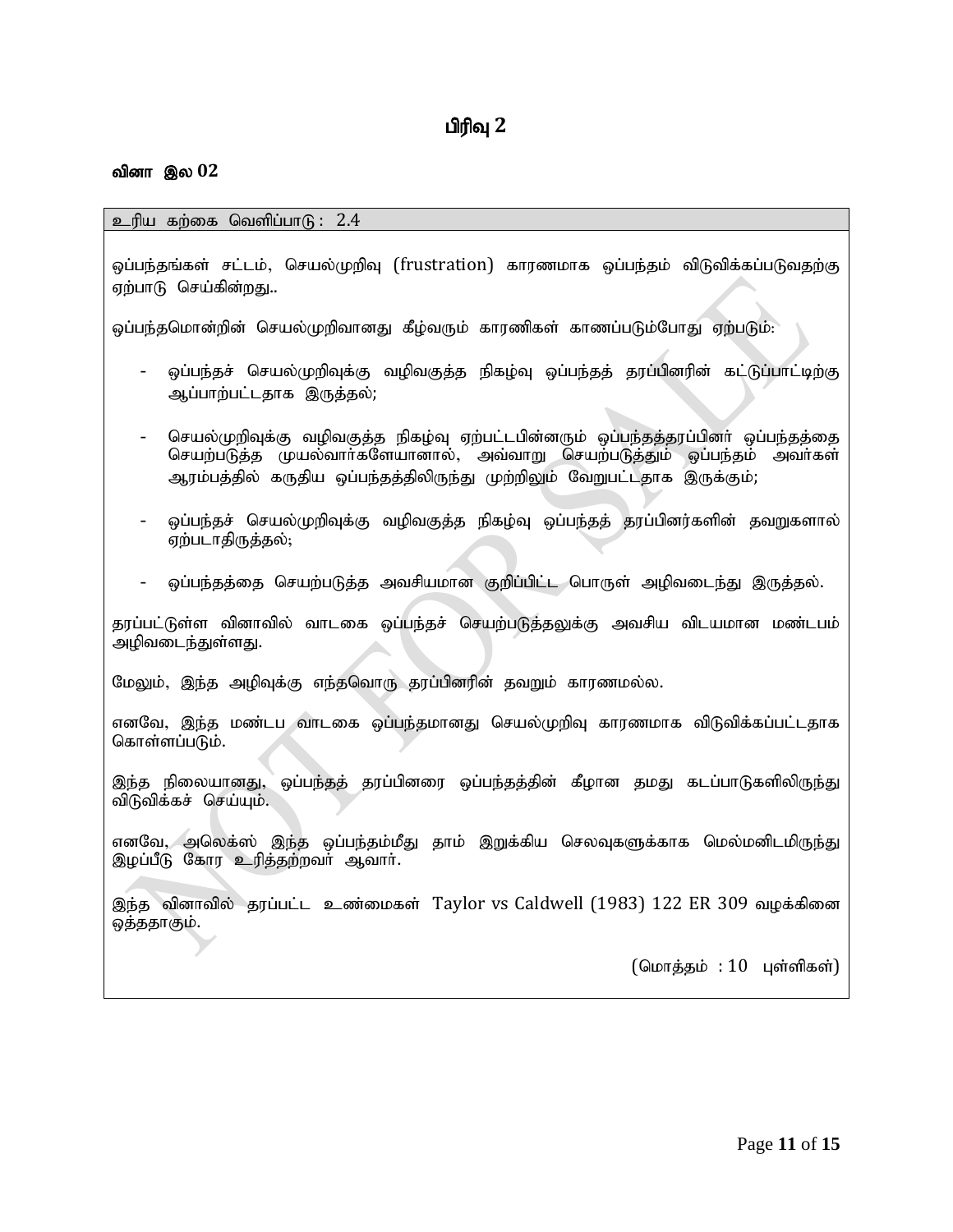#### வினா இல 03

 $\overline{\mathbb{Z}}$ 

#### $p$ ெரிய கற்கை வெளிப்பாடு:  $3.3$

இந்த வினாவின் தூவுகள் Greenwood vs Bennett (1973) 1 O.B. 195 மற்றும் Rowland vs. Divall வழக்குகளின் தரவுகளை ஒத்தவையாகும்.

இந்த வினா பொருளொன்றின் உரிமையாளா் அல்லாத ஒருவர் பொருள் விற்பனை செய்வது தொடர்புபட்டதாகும்.

தரப்பட்ட தரவுகளின் அடிப்படையில், மோடி காரினை எவருக்கும் விற்பனை செய்வதற்கான அங்கீகாரத்தை அலோய் தமது நடத்தைமூலம் வெளிக்காட்டவோ, ஆலோசிக்கவோ இல்லை.

பொதுவான விதியானது, குறிப்பிட்ட பொருளின் உரிமையாளரல்லாத ஒருவர் உரிமையாளரின் சம்மதம் அல்லது அங்கீகாரமின்றி அந்தப் பொருளை கொள்வனவாளா் ஒருவருக்கு விற்பனை செய்யும்போது, அதன் சொத்துரிமை தொடர்பில் கொள்வனவாளர் விற்பனையாளருக்கு உள்ள அதே உரிமையையே பெறுவார்.

மோடி இந்த வோக்ஸ்வகன் காரின் உரிமையாளராக ஆகாத காரணத்தினால், அவர் காரின் உரிமையை ஸ்கிராப்பிக்கு கடத்தும் நிலையில் இல்லாததுடன், எந்தவொரு தருணத்திலும் ஸ்கிராப்பி காரின் உரிமையாளராக இருக்கவில்லை.

எனவே, தரப்பட்ட தரவுகளின் அடிப்படையில் காரின் உரிமையானது இன்னும் அலோயிடமே உள்ளதன் காரணமாக அலோய் காரினை மீளப்பெற்றுக்கொள்ள முடியும்.

மேலும், மோடிதான் உண்மையான உரிமையாளர் என நினைத்த ஸ்கிராப்பி ஒரு அப்பாவி (கபடமற்ற) கொள்வனவாளர் ஆதலினாலும், விற்பனை செய்வதற்கான உரிமையை ஸ்கிராப்பி கொண்டிருக்காத காரணத்தினாலும், காரின் திருத்தச் செலவு ரூபா 200,000 இனை மீளப்பெற ஸ்கிராப்பி உரித்துடையவராவர். காரின் உரிமையாளராக இந்தத் திருத்தப் பயனை அலோய் அனுபவிக்க உள்ளதனால், இத் தொகையினை அலோயிடமிருந்து ஸ்கிராப்பி கோரவேண்டும்.

அத்துடன், மோடிக்கு செலுத்திய விற்பனை விலை ரூபா  $500,\!000$  இனை ஸ்கிராப்பி அவரிடம் இருந்து கோரக்கூடியதாக உள்ளதுடன், மோடி அந்தத் தொகையினை ஸ்கிராப்பிக்கு மீளச் செலுத்துதல் வேண்டும்.

 $($  மொத்தம் :  $10$  புள்ளிகள் $)$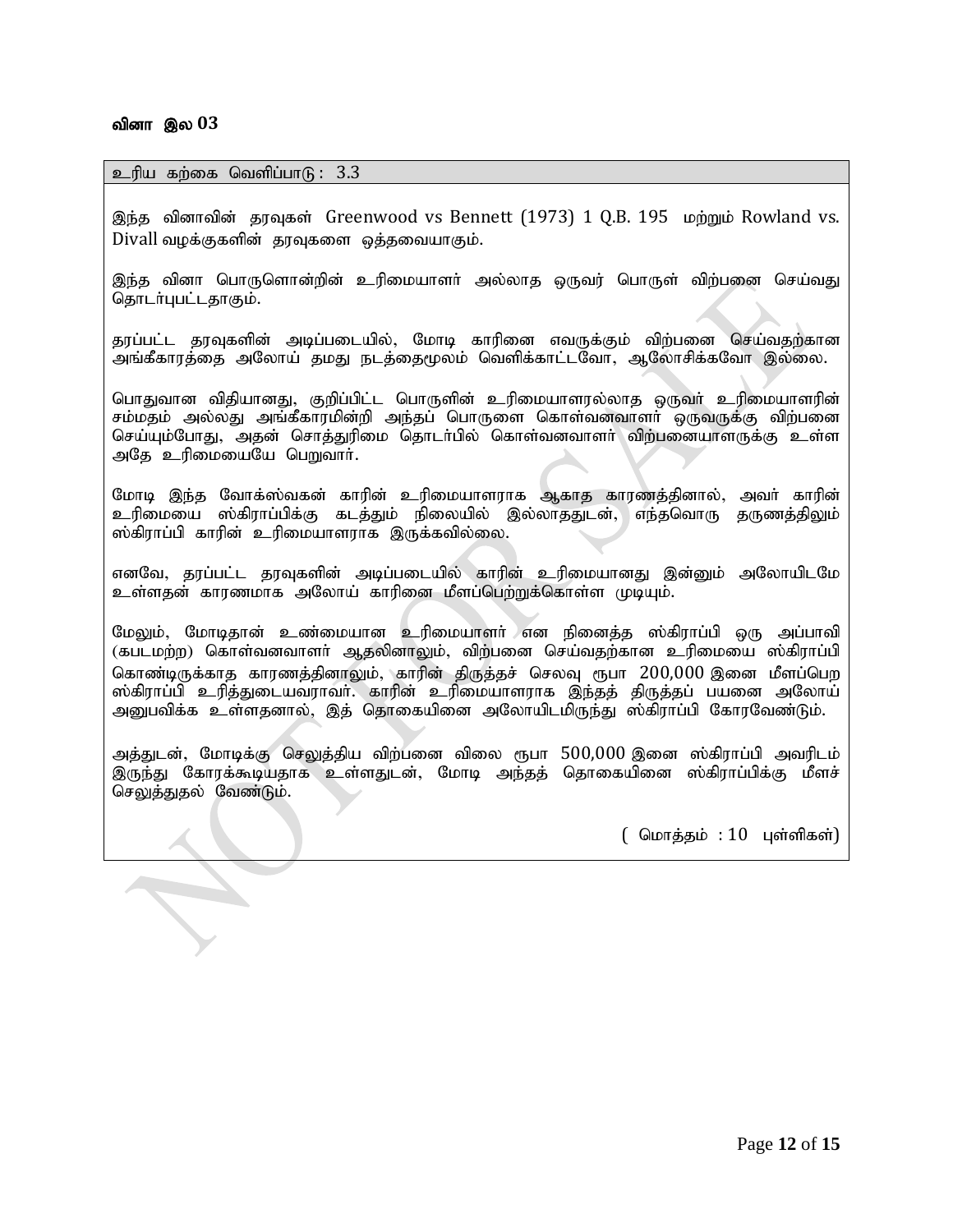#### உரிய கற்கை வெளிப்பா $f$  : 5.4

வினாவில் தரப்பட்ட தரவுகளின் அடிப்படையில், திரு பென்ரா் முகவரென்ற ரீதியில் கீழ்வரும் கடமைகளை மேற்கொள்ள தவறியுள்ளார். அதற்கான காரணங்கள் கீழ்வருமாறு:

முதல்வரின் அறிவுறுத்தல்களை கடைப்பிடிக்கும் கடமையிலிருந்து தவறியமை.

முதிரை மரத்தால் செய்யப்பட்ட கதிரைகளை வாங்குமாறு திரு பென்ரருக்கு குறிப்பாக அறிவுறுத்தப்பட்டு இருந்தபோதிலும், அவா் அதிலிருந்து தவறியமையால் இந்த கடமை முறிவு ஏற்பட்டுள்ளது.

தம்மிடமுள்ள சிறப்பத்திறமையை பிரயோகிக்கவேண்டிய கடமையிலிருந்து திரு பென்ரா் தவறியதால் இந்த முறிவு ஏற்பட்டுள்ளது.

இதற்கான காரணம், அவர் தொழில்சார் தச்சுத் தொழிலாளியென்ற ரீதியில், கதிரைகள் செய்யப்பட்டிருக்கவேண்டிய மரத்தின் வகையை இனங்காணும் திறனை கொண்டிருக்க வேண்டுமென குறிக்கின்றமையாகும்.

தம்மிடமுள்ள பொருண்மையான உண்மைகளை வெளிக்காட்டும் கடமையிலிருந்து திரு பென்ரா் தவறியுள்ளாா்.

அதற்குக் காரணம், கதிரைகள் தேக்கினால் ஆனவையல்ல என்பதனை தெரிந்திருந்தும் அந்த உண்மையினை ஸ்குவலுக்கு தெரிவிக்கத் தவறியமை.

உரிய நம்பிக்கை மற்றும் கவனத்தை செலுத்தவேண்டிய கடமையிலிருந்து திரு பென்ரா் தவறியமை.

அதற்குக் காரணம் முதல்வருக்கு தேக்கினால் செய்யப்பட்ட கதிரைகள் தேவைப்பட்ட போதிலும் திரு பென்ரா் தேக்கினால் செய்யப்பட்ட கதிரைகள் உள்ளனவா என்பதனை சரிபார்க்காமலேயே அவர் சென்ற முதலாவது கடையிலே தேக்கினால் செய்யப்படாத கதிரைகளை கொள்வனவு செய்தாா். இங்கு திரு பென்ரா் கவனியீனமாக செயற்பட்டு உள்ளதாகவும் கூறலாம்..

திரு பென்ரா் முதல்வருக்கு மிகவும் சாதகமாக செயற்படவேண்டியதான, நம்பிக்கைக்கு பாத்திரமாக இருக்கவேண்டிய கடமையையும் மீறியுள்ளார்.

முதல்வா் குறிப்பாக தேக்குக் கதிரைகளையே விரும்பியது அவருக்குத் தெரிந்த சில காரணத்தாலாகும். எனவே, பென்ரா் தேக்குக் கதிரைகளை கொள்வனவு செய்யாததன் மூலம் தமது கடமையிலிருந்து தவறியுள்ளாா்.

 $($  மொத்தம் :  $10$  புள்ளிகள் $)$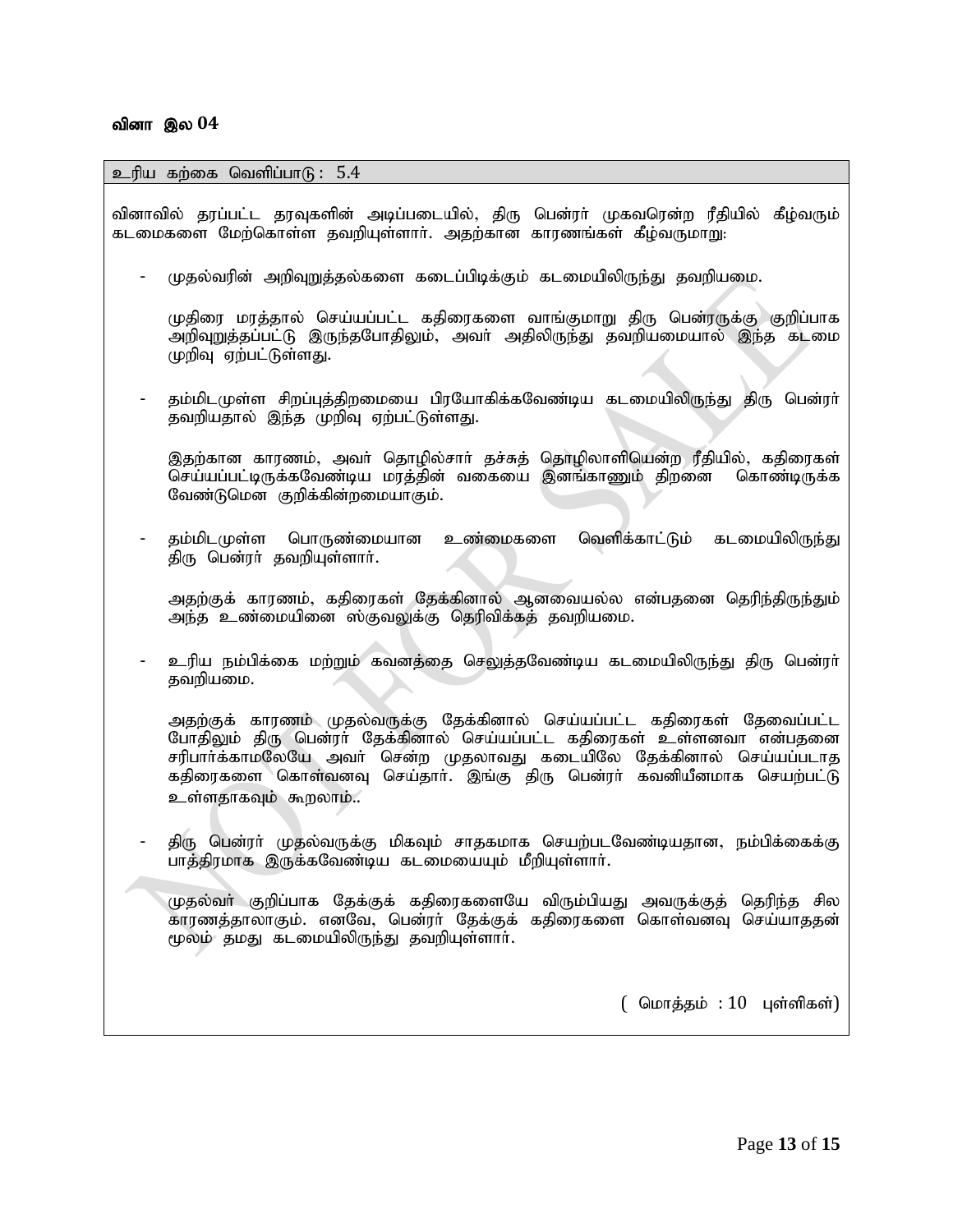#### வினா இல 05

#### உரிய கற்கை வெளிப்பா $6: 6.3$

குத்தகை ஒப்பந்தத்திற்கு அமைய குத்தகைத் தவணைக்கொடுப்பனவுகளை செலுத்த தவறுதல் குக்ககைக்குப்பெறுனன் கரப்பில் கணிசமான கவறுகை அல்லது ஒப்பந்தமுறிவு ஆகும். (Crazy Cricket Club).

அத்தகைய தவறுகை அல்லது ஒப்பந்தமுறிவு ஒப்பந்தத்தில் குத்தகைக்குப்பெறுனர் இணங்கிய குத்தகை வாடகையின் 'கொடுப்பனவுத் தவறுகை' என அழைக்கப்படும்.

எனவே, இந்தச் சந்தர்ப்பத்தில் குத்தகைக்குப் பெறுனரான Crazy Cricket Club 3ஆம் தவணை கொடுப்பனவை செலுத்தத் தவறியமை குத்தகை தொடா்புபட்ட சட்டமான நிதிக் குத்தகைச் சட்டத்திற்கு (2000 ஆண்டின் 56 ஆம் இலக்கச் சட்டம்) அமைய 'கொடுப்பனவுத் தவறுகை' என கையாளப்படும்.

குத்தகைக்குப் பெறுனனின் தவறுகையின்போது குத்தகைக்கு தருனனுக்கு (Mr. Cre Kett) சில நிவாரணங்கள் கிடைக்கும்.

அந்த நிவாரணங்கள் கீழ்வருமாறு:

- குத்தகையின் கீழ் தருமதியாகவுள்ள பணத்தை விரைவுபடுத்தி செலுத்துமாறு குத்தகைக்குப் பெறுனனை கோருவதற்கு.
- விரைவுபடுத்திய கொடுப்பனவுகளை குத்தகைக்குப் பெறுனன் செலுத்தத் தவறினால் குத்தகைக்குத் தருனன் குத்தகைக்குப் பெறுனனுக்கு **பதிவுத் தபாலில் அறிவித்தலை** அனுப்பிவிட்டு குத்தகையை முடிவுக்குகொண்டுவர அல்லது இரத்துச்செய்ய முடியும். அத்துடன் கீழ்வருவனவற்றுள் ஒன்றினை செய்யலாம்.
	- நீதிமன்றக் கட்டளையிரைடாக அல்லது நீதிமன்றக் கட்டளை இல்லாது குத்தகை சொத்தினை மீளப்பெறுதல்.

#### அல்லது

குத்தகைக்குப்பெறுனன் ஒப்பந்த முறிவை செய்யாது இருந்திருப்பின், குத்தகைக்கு தருனன் இருந்திருக்கக்கூடிய நிலையை அடைவதற்கேற்ற இழப்பீட்டை பெறுதல்.

 $(G \cup \text{Ind}_2 \text{Ind}_2 : 10 \text{Ind}_2 \text{Ind}_2 \text{Ind}_2)$ 

 $[$ மொத்தம் 30 புள்ளிகள்]